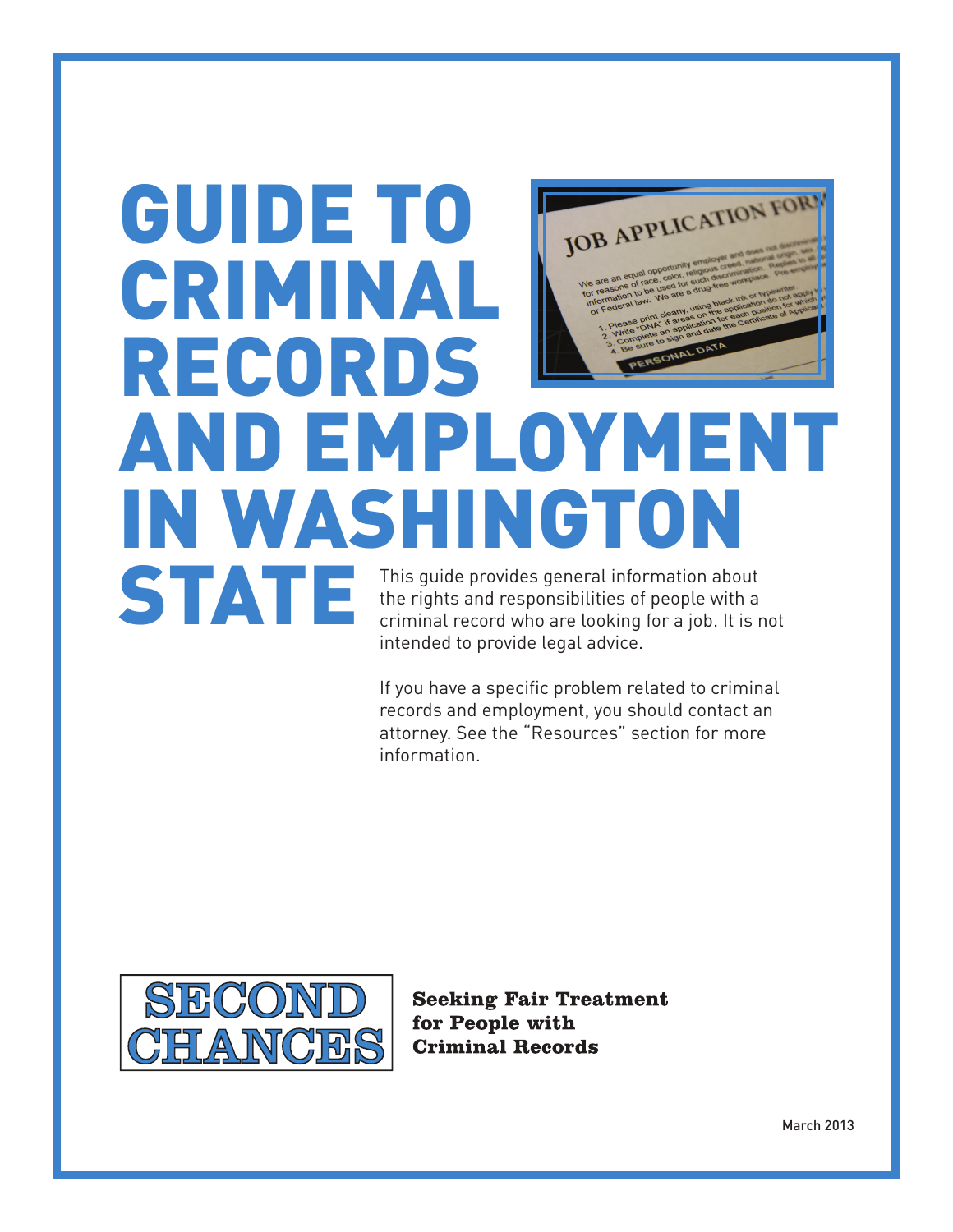## I. HOW SHOULD I ANSWER QUESTIONS ABOUT MY CRIMINAL BACKGROUND ON AN APPLICATION?

#### **Answer accurately.**

You should answer employment application questions accurately. Most employers run criminal background checks. If you do not answer an employer's questions accurately, it can easily find out from other sources.

More importantly, an employer may legally deny you the job or fire you because you gave inaccurate information. This is true even if you shouldn't have been disqualified by your criminal record. You may not be fully protected by anti-discrimination laws unless you answer the employer's question accurately.

**Many people do not know what is in their criminal record. There may also be mistakes in your record. You should first get a copy of your criminal history report, so that you may answer application questions accurately and correct mistakes. For more information on how to get a copy of your criminal history report, see the ACLU of Washington's "Guide to Getting and Reading Criminal History Reports."**

#### •**Should I give more information than the employer asks for?**

Employers ask all sorts of questions about criminal histories. Some employers ask if you've ever been convicted of any crime. Some will ask if you've been convicted of specific types of crimes violent crimes, for example. Some will only ask about convictions that are within a specific time period—like 7 years.

Whatever the employer asks, you should answer accurately. But what if you have something on your record that the employer's question doesn't cover? For example, what if an employer only asks about convictions that are within the last 7 years, but you have a conviction that is 15 years old?

You are not legally obligated to disclose information that an employer does not ask for. But, even if you do not disclose it, the employer may find out about it. There is no easy solution to this problem. When deciding whether to disclose additional information, you may want consider:

- $\blacktriangleright$  the age and nature of the conviction;
- $\blacktriangleright$  the type of job and how the conviction relates to it;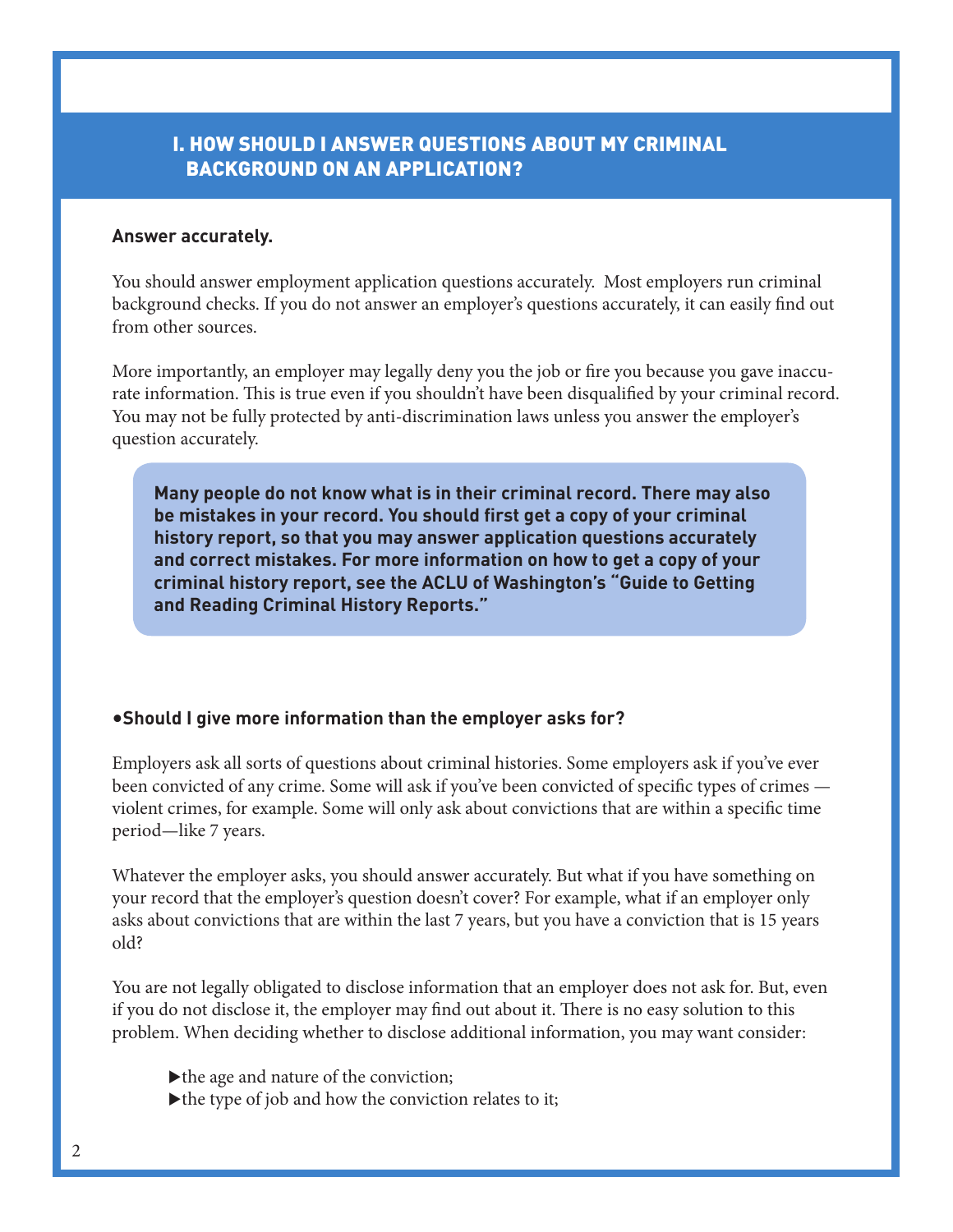$\blacktriangleright$  whether the employer will conduct a background check; and  $\blacktriangleright$  whether the employer will give you a chance to explain your situation.

## •**What do I say about vacated or sealed cases?**

It depends on the type of case. A "sealed" case is one where the court records are not available to the public. A "vacated" case is one where, after a person has completed his or her sentence and met other conditions, the court withdraws a guilty plea or judgment, and then dismisses the case.

If you have a **juvenile conviction** for which the case records have been **sealed**, you do not need to disclose it. According to state law, if juvenile case records have been sealed, the case is treated as if it does not exist and you can answer that it never happened.<sup>1</sup>

If your case has been **vacated** under Washington law, state law gives you the right to say that you have never been convicted in that case.2 In addition, the Washington State Patrol will not report your vacated conviction. But, the court records of the case will still be open to the public and information from the records could be reported on background checks. If you have a vacated case, talk to an attorney about how to proceed with employment applications.

Records of adult convictions are generally open to the public, and can typically be reported in employment background checks, even if they are many years old. These convictions may not appear in background checks if you have had your record sealed. Sealing is rare, but may happen in extraordinary circumstances. Talk to an attorney if you are interested in learning more about sealing court records.

#### •**What can a private employer ask me about convictions?**

Private employers may ask about convictions, even ones that are many years old. According to regulations created by the Washington Human Rights Commission, employers should not ask about convictions unless the convictions (1) are related to the job and (2) occurred within the last 10 years.

Employers may also ask about **juvenile adjudications**. Juvenile court records are not confidential in Washington.

#### •**What can a private employer ask me about arrests?**

Private employers may ask if you have ever been arrested, even if the charges against you were eventually dismissed. But, the employer must investigate whether you actually committed the conduct for which you were arrested.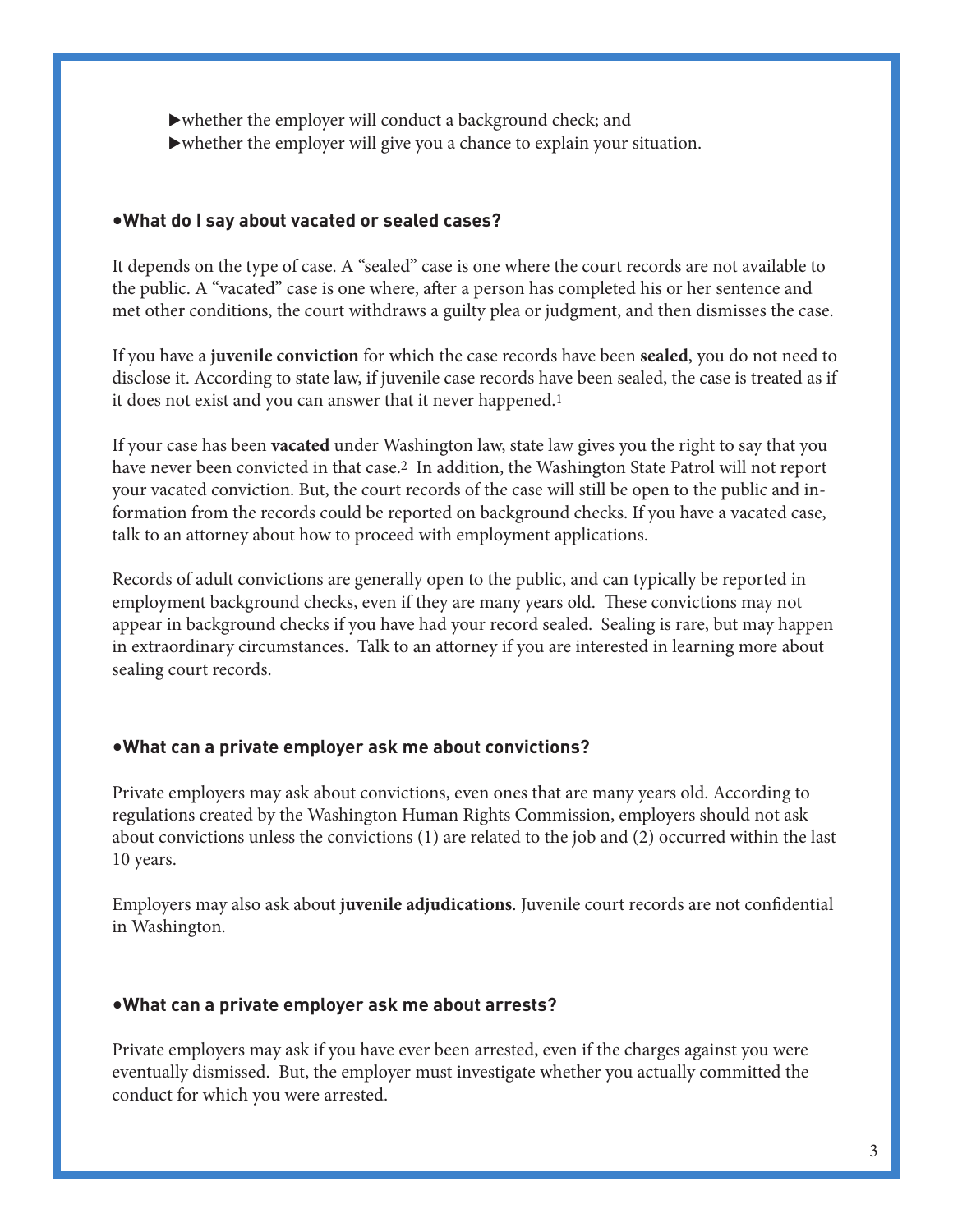Under Washington law, employers asking about arrests must also ask whether:

- $\blacktriangleright$  charges are still pending or have been dismissed
- $\blacktriangleright$  the arrest led to a conviction of a crime that would adversely affect job performance, and
- $\blacktriangleright$  the arrest occurred within the last 10 years. 3

#### •**What can government employers ask me about?**

**Some public or government employers** are governed by additional rules.

For example, the City of Seattle will not consider arrest records. 4 So, Seattle City agencies should not ask you if you've ever been arrested.

In addition, neither **City of Seattle nor King County** will do a background check until after deciding a person is qualified and extending a conditional offer of employment. This rule only applies to jobs with Seattle or County government agencies. It does not apply to private employers in the city, state agencies, or government jobs in other cities or counties.

## II. How Do Employers Get and Use Background Checks?

## •**What sources can an employer use to find out about my background? What will the employer find out from each source?**

There are many different types of background checks, and the same information may not be available from all sources. Employers may find out about your criminal history through:

- Washington State Patrol Criminal History Reports: The Washington State Patrol collects and reports criminal history information for Washington State. It will report all adult and juvenile convictions in Washington courts, no matter how old the conviction is. The Washington State Patrol will not report sealed or vacated convictions. Anyone, including employers, can purchase a copy of a Washington State Patrol Criminal History Report
- **Consumer Reporting Agency Reports: There are hundreds of companies that gather**  information (including records from courts, law enforcement agencies, and jails) and then compile it into background check reports. They are often called "consumer reporting agencies" or "CRAs." Many CRAs report information from more than one state. Any employer can pay a CRA to get background checks.
- **FBI Reports:** The FBI collects and reports criminal history information for all states and the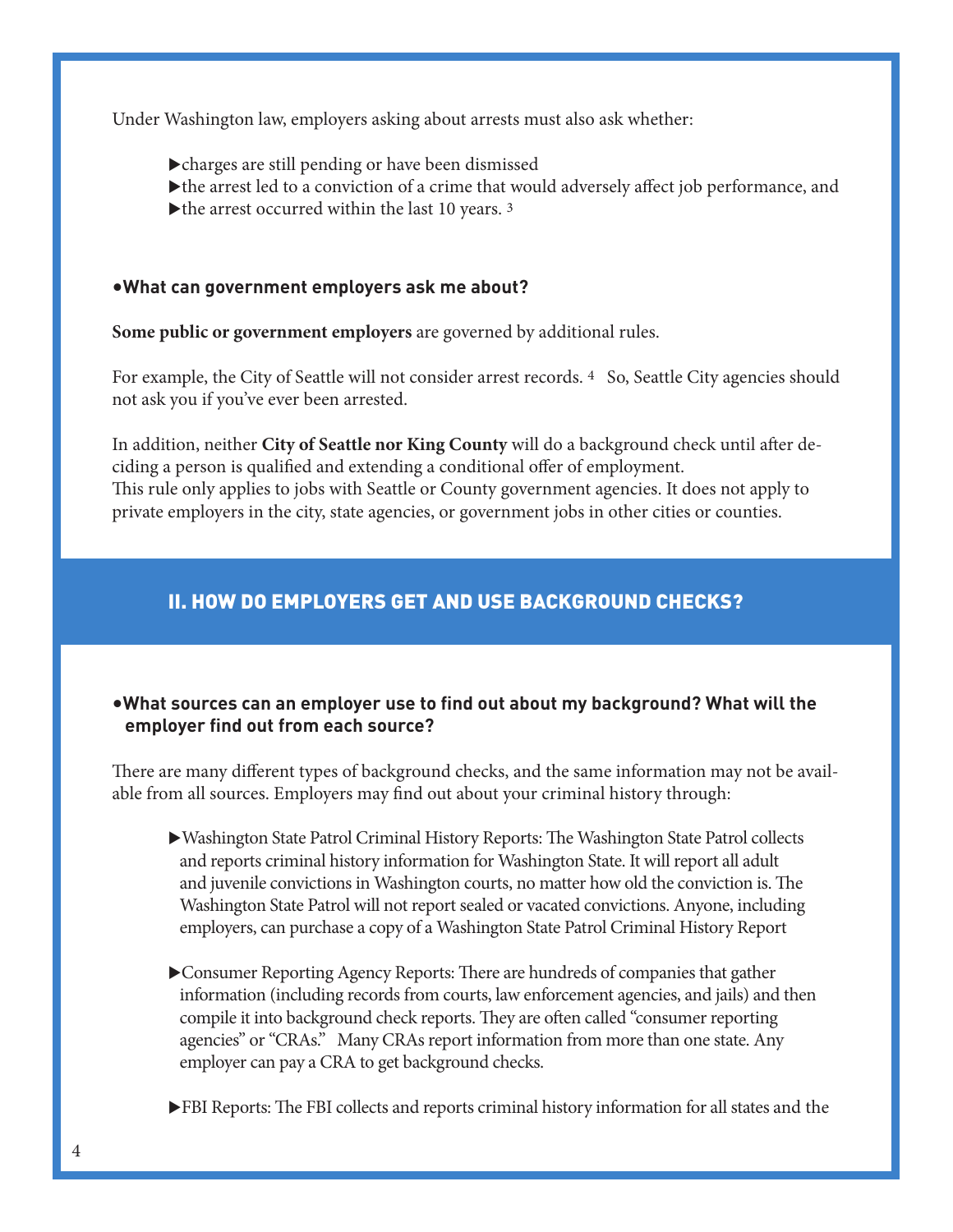federal government, but does not report all juvenile convictions. The FBI does not report cases if the court records have been sealed, but it does report cases that have been vacated. The FBI limits access to its criminal history records. They are not available to the general public, and can only be accessed by the individual, law enforcement, and employers who are authorized by law.

▶ An Employer's Own Investigation: An employer may also choose to conduct its own investigation into your criminal history. Court records remain public unless they are sealed, so an employer could learn about your criminal history by searching court records.

#### •**Do I have a right to know whether an employer is doing a background check on me?**

Usually yes. If an employer does its own investigation, you don't have a right to know about the investigation. But, if an employer uses a consumer reporting agency, you have a right to know that it is doing the background check.

The federal Fair Credit Reporting Act (FCRA) says that **before an employer can request a background check from a CRA, it must get your consent in writing**. The employer must also notify you in writing, in a separate document, that the report may be used to deny you employment.

## •**Do I have a right to know if an employer is going to deny me a job based on a background check?**

Yes. Before an employer takes adverse action (for example, denies you a job, refuses to promote you, or fires you) based on a criminal record, **it must notify you that is has decided to act based on the background check.** 

The notice must include

- $\blacktriangleright$  A copy of the background report that the employer used
- $\blacktriangleright$  A document called "A Summary of Your Rights Under the Fair Credit Reporting Act" 5

**Again, an employer must give you the notice before it takes the action, to give you time to dispute anything in the background check. There is no set time that must pass between the notice and the employer taking action against you, but courts have said that an employer who gives between 5 and 14 days notice before denying a job has acted reasonably.** 6

These rules apply even if an employer has other reasons to reject you. So long as the background check was part of the employer's decision, the employer has to follow federal law and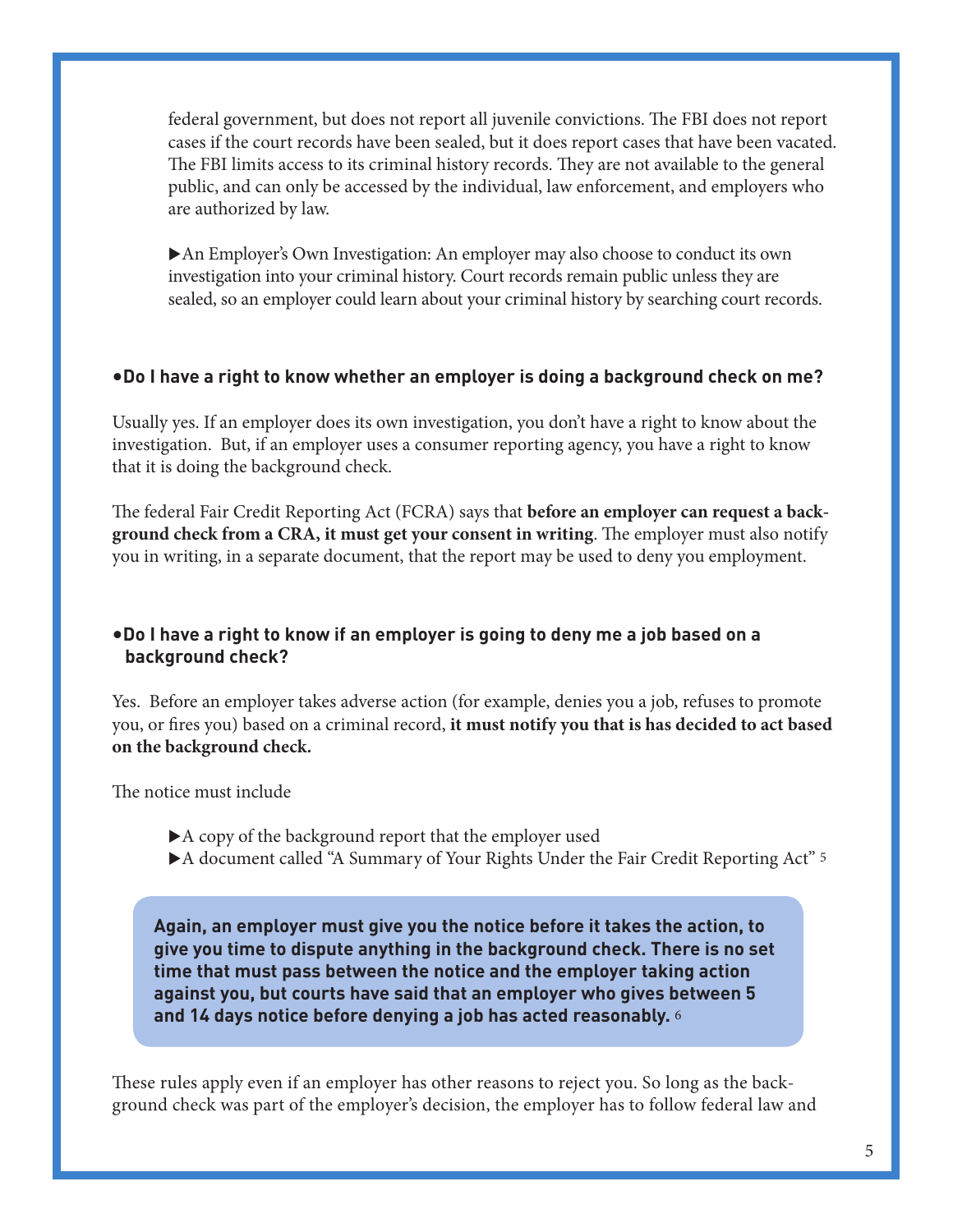give you notice.

Finally, **once an employer has taken adverse action against you** because of a background check, it has to issue a second notice. The notice does not need to be written, but it must include

- $\blacktriangleright$  The name, address, and phone number of the CRA that supplied the report
- $\blacktriangleright$  A statement that the CRA that supplied the report did not make the decision to take the adverse action and it cannot give specific reasons for the decision; and
- $\blacktriangleright$  A notice of your right to dispute the accuracy or completeness of any information in the report
- $\blacktriangleright$  A notice of your right to an additional free consumer report from the agency within 60 days, if you request one.

## •**Do I have a right to get a copy of any background check that an employer uses?**

Yes. If an employer has denied you a job based on a background check performed by a CRA, the federal Fair Credit Reporting Act says you are entitled to get a copy of the background check. If the employer did not offer you one, you should request it.

If an employer hasn't done a background check, but you would like to learn what may be in a background check, you may get a copy of your criminal history report from the Washington State Patrol or FBI. For more information about how to get those reports, see the ACLU of Washington's Guide to Getting and Reading a Criminal History Report.

## •**Do I have a right to request that a consumer reporting agency stop reporting something in my criminal history?**

Yes, if it is inaccurate or cannot be legally reported.

Federal law requires CRAs to make sure that information in reports is complete, up to date, and as accurate as possible. So, you can usually get a CRA to stop reporting information that is incorrect or misleading.

**State and federal law limit what can be reported to most employers.**

**Federal law says that CRAs cannot report:**

- u**Arrests that are older than seven years, if the arrest did not result in a conviction; 7**
- u**Other negative information (**except for convictions**) older than seven years.**

**Washington law also says that CRAs cannot report:**

- u**Convictions older than seven years.**
- **D**Juvenile convictions, if you've turned 21.8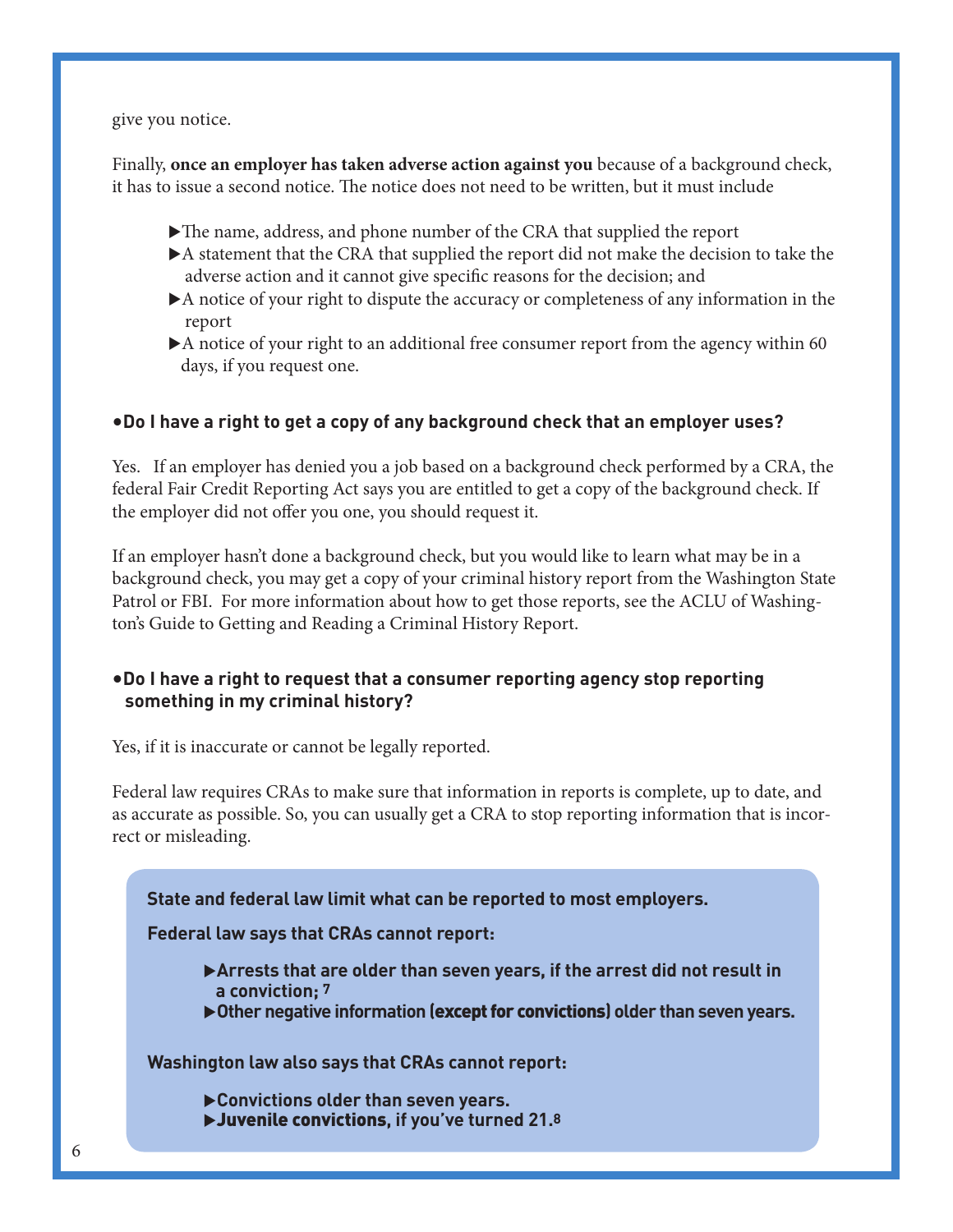#### •**How do I remove or change incorrect information in a background check?**

If the information that is being reported is incorrect, you should write a letter to the organization that produced the report. Your letter should explain why the report is incorrect and explain the correct information. You should attach a copy of the report (with the incorrect information circled) and any documents showing the correct information.

If a CRA is reporting information that it cannot legally report, you should contact a lawyer for assistance. See the "Resources" section for more information.

## •**How should a CRA respond to a request that it correct information in a background check?**

If you complain to a CRA that its background check contains inaccurate information:

- If The CRA must conduct an investigation on the dispute **within 30 days** of you contacting them. 9
- $\blacktriangleright$  The CRA must consider any information you submit with your complaint.<sup>10</sup>
- $\blacktriangleright$  If, after 30 days, the CRA determines that the information is inaccurate or cannot verify that the information is accurate, it must delete or modify the information. 11
- $\blacktriangleright$  The CRA must implement reasonable procedures to ensure that deleted information doesn't get re-inserted into future reports.
- The CRA **must notify any employer** that received the inaccurate or unverified information within the past two years (or any others who received the information in the past six months) that the information has been deleted. The CRA is only required to do this **after you make a request**. 12

## •**What if an employer or CRA doesn't follow the law about background checks?**

There are legal consequences for employers and CRAs that don't follow the requirements of the FCRA. If you think an employer or CRA has violated the FCRA, you should:

- $\blacktriangleright$  Talk to an attorney. The FCRA allows people to sue employers in state or federal court for certain violations. If the suit is successful, people may recover damages.
- $\blacktriangleright$  Report the violation to the Fair Trade Commission. The law allows the FTC, other federal agencies, and states to sue employers who don't comply with the law's provisions. To file a complaint you should either call toll-free, 1-877-FTC-HELP (1-877-382-4357), or go online to https://www.ftccomplaintassistant.gov/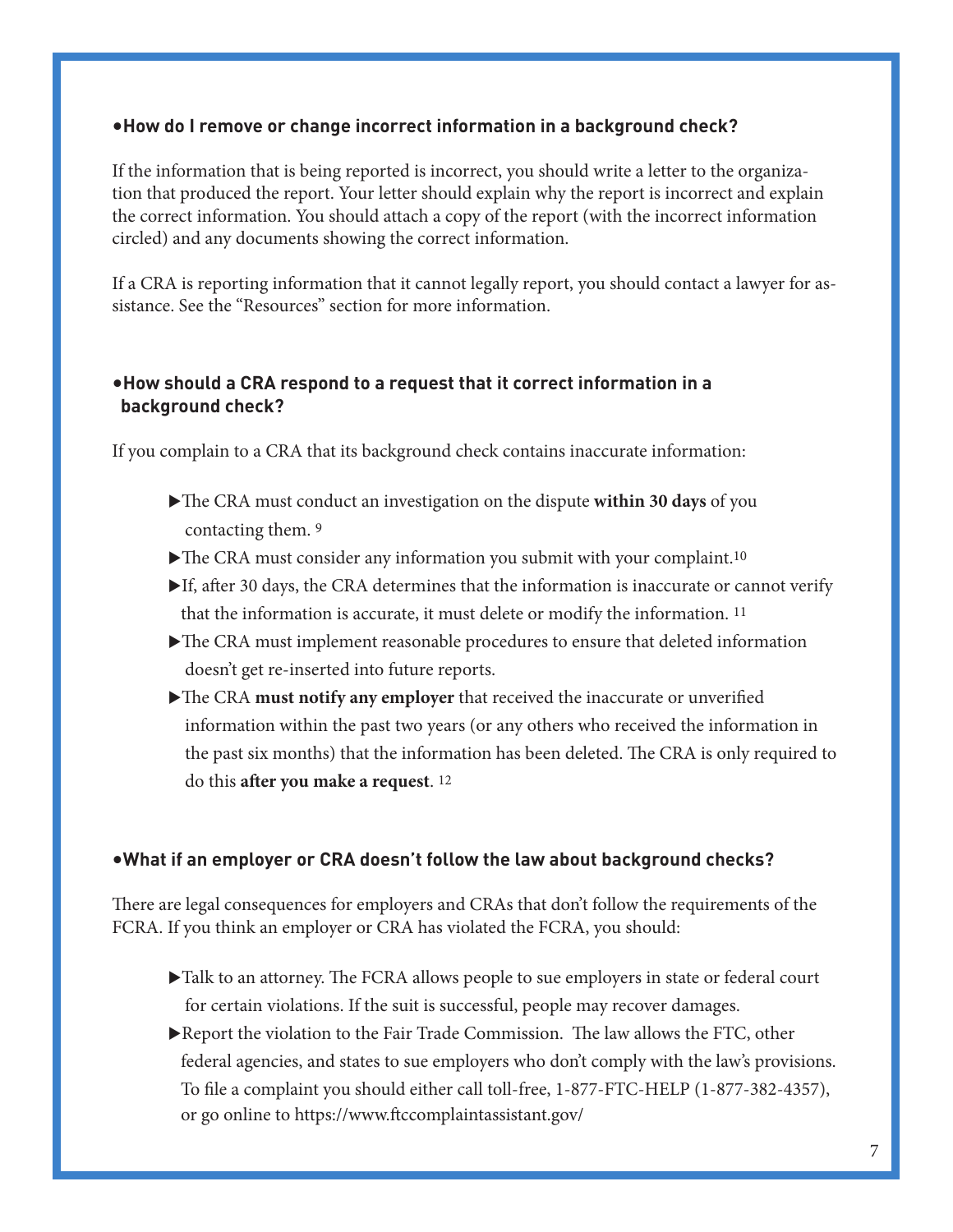## III. May an Employer Deny Me a Job Because of My Criminal Record?

Employers cannot legally refuse to consider any application from anyone with a criminal record. But, if an employer considers your application individually, it may legally deny a job depending on the type of criminal record you have and the type of job you applied for.

#### •**Can an employer deny me employment because of a conviction?**

It depends. The EEOC recommends that employers develop "targeted screens" to determine whether a conviction is related to the job. They recommend that employers consider:

- $\blacktriangleright$  The nature and seriousness of the crime
- $\blacktriangleright$  The duties of the job and environment where the job is performed
- $\blacktriangleright$  The time that has passed since the conviction

If, after considering these factors, the employer determines that a conviction is job related, it can deny you a job based on the conviction.

#### •**Should an employer consider my individual circumstances before denying me a job because of a conviction?**

Yes. The EEOC recommends that before an employer denies a job because of a conviction, the employer should give the individual the opportunity to provide additional information. This is called an **individualized assessment**.

**The federal Equal Employment Opportunity Commission recommends employers do an individualized assessment and consider:**

- $\blacktriangleright$  The facts or circumstances surrounding the offense
- u**The number of offenses that you have**
- u**Your age at the time of conviction or release from prison**
- u**Evidence that you've had similar jobs in the past**
- u**Your employment history**
- u**Education, training, or other efforts at rehabilitation**
- u**Employment or character references**
- u**Whether you can be bonded under a federal, state, or local program.**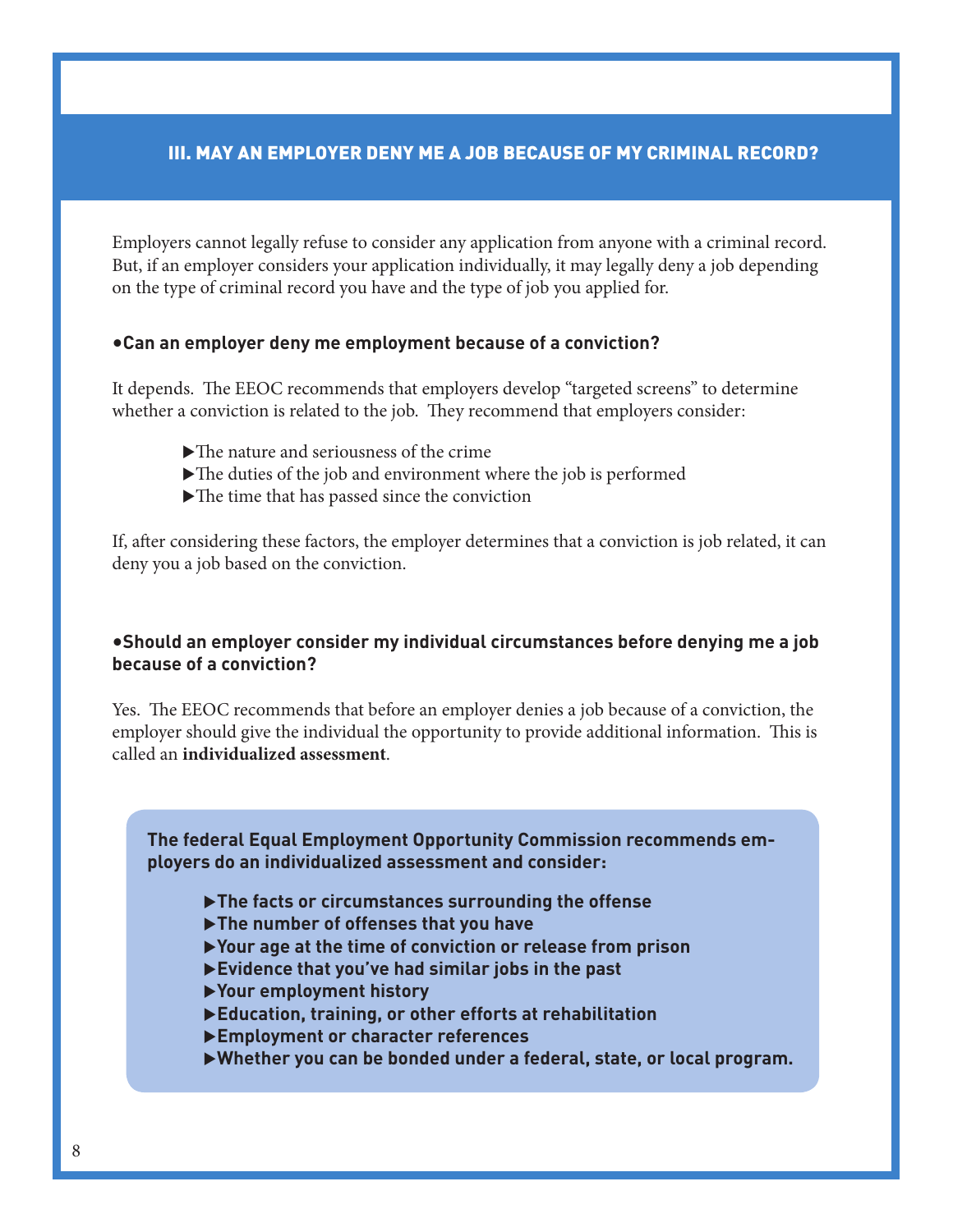#### •**Can an employer deny me employment because of an arrest?**

The fact that you have been arrested does not prove that you committed a crime. Because of that, the EEOC says that an employer cannot deny you employment simply because you have been arrested. But, an employer can legally make an employment decision based on the conduct underlying the arrest, if the conduct involved makes you unfit for the job.

## •**What should I do if an employer illegally denies me a job based on a criminal record?**

If you have been denied employment because of a criminal record that is not related to the job, you should contact an attorney for advice on filing a state or federal discrimination claim.

There are many federal, state, and local agencies that investigate employment discrimination claims. Some of those agencies are:

## **a. Equal Employment Opportunity Commission**

**Federal claims** are first filed with the EEOC. The EEOC can only accept a complaint if:

- $\blacktriangleright$  It is filed within 300 days of the discriminatory action; and
- $\blacktriangleright$  The employer has 15 or more employees

If the EEOC agrees that you have been discriminated against, it will schedule a "conciliation" session with the employer. If conciliation is successful, the employer may agree to compensate you and change its practice.

If conciliation is not successful, or if the EEOC does not agree that you have been discriminated against, it will authorize you to file suit in federal court. If you win a federal court case, you may be entitled to hiring/reinstatement, back/front pay, injunctive relief to change the employer's policy, and attorney's fees.

You can reach the EEOC's regional office in Seattle at:

EEOC Seattle Field Office 909 First Avenue, # 400 Seattle WA 98104 1-800-669-4000 http://www.eeoc.gov/employees/charge.cfm.

#### **b. Washington State Human Rights Commission**

State claims can be filed with the Washington State Human Rights Commission (HRC). HRC will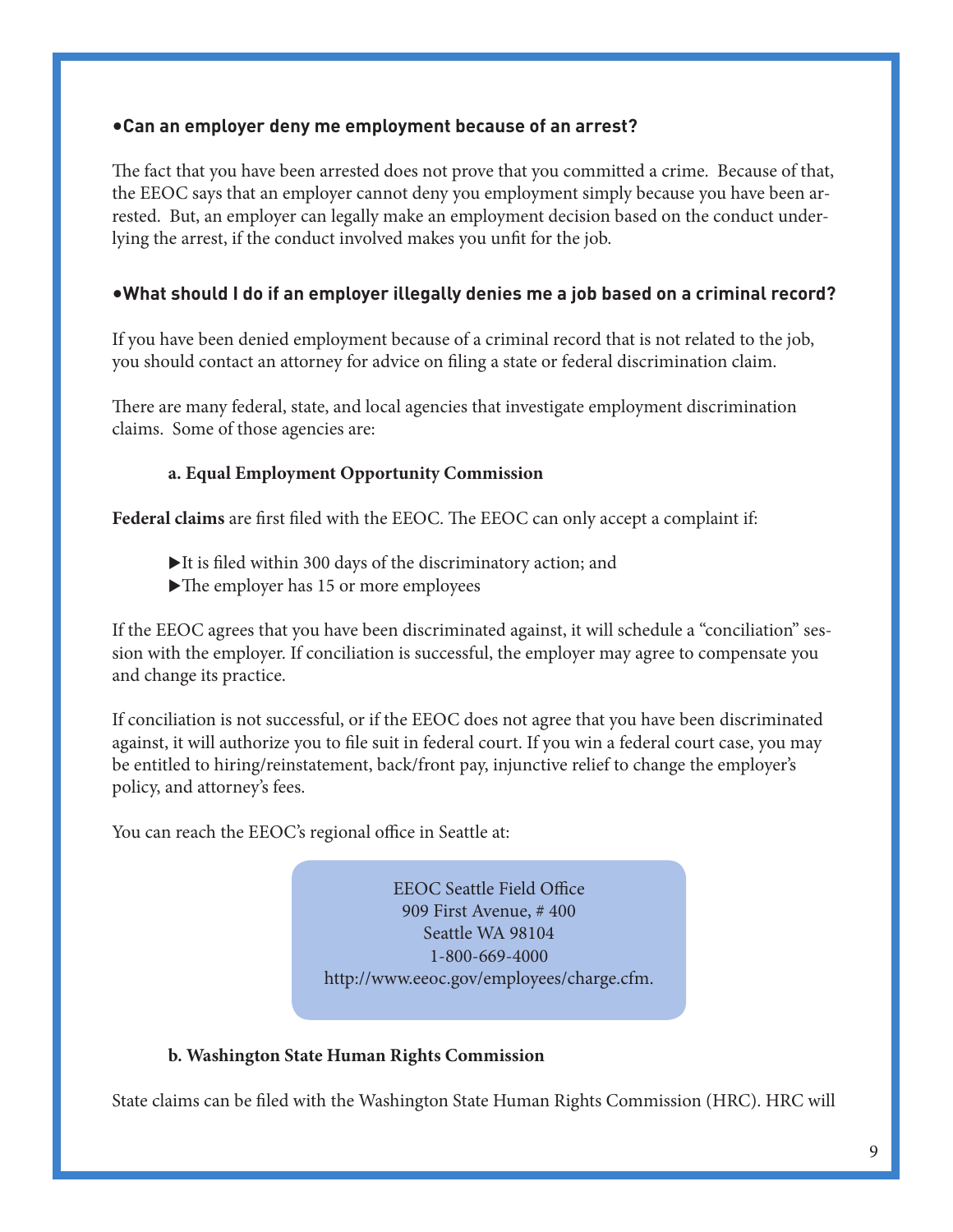only accept a claim if:

- $\blacktriangleright$  The complaint is filed within 6 months of the discriminatory act; and
- $\blacktriangleright$  The employer has more than 8 employees.

Like the EEOC, HRC will investigate the claim and, if it finds discrimination, schedule a conciliation session with the employer. If conciliation is successful, the employer may agree to compensate you and change its practices. You can reach the HRC at:

> State Human Rights Commission 1-800-233-3247 http://www.hum.wa.gov/ComplaintProcess/ Index.html

#### **c. King County Office of Civil Rights**

If the employer is in King County, you can file a complaint with the King County Office of Civil Rights (KCOCR). KCOCR will investigate your claim and can help you and the employer find a solution. You can reach KCOCR at:

> King County Office of Civil Rights Chinook Building, 401 5th Ave # 215 Seattle, WA 98104 206-296-7592 http://www.kingcounty.gov/exec/CivilRights/ FileComplaint.aspx

#### **d. Seattle Office of Civil Rights**

If the employer is in the city of Seattle, you can also file a complaint with the Seattle Office of Civil Rights (SOCR). SOCR will also investigate discrimination complaints and try to work with you and the employer to come to an agreement. SOCR can be reached at:

> Seattle Office of Civil Rights 810 3rd Ave, # 750 Seattle, WA 98104 206-684-5400 http://www.seattle.gov/civilrights/howtoocr.htm